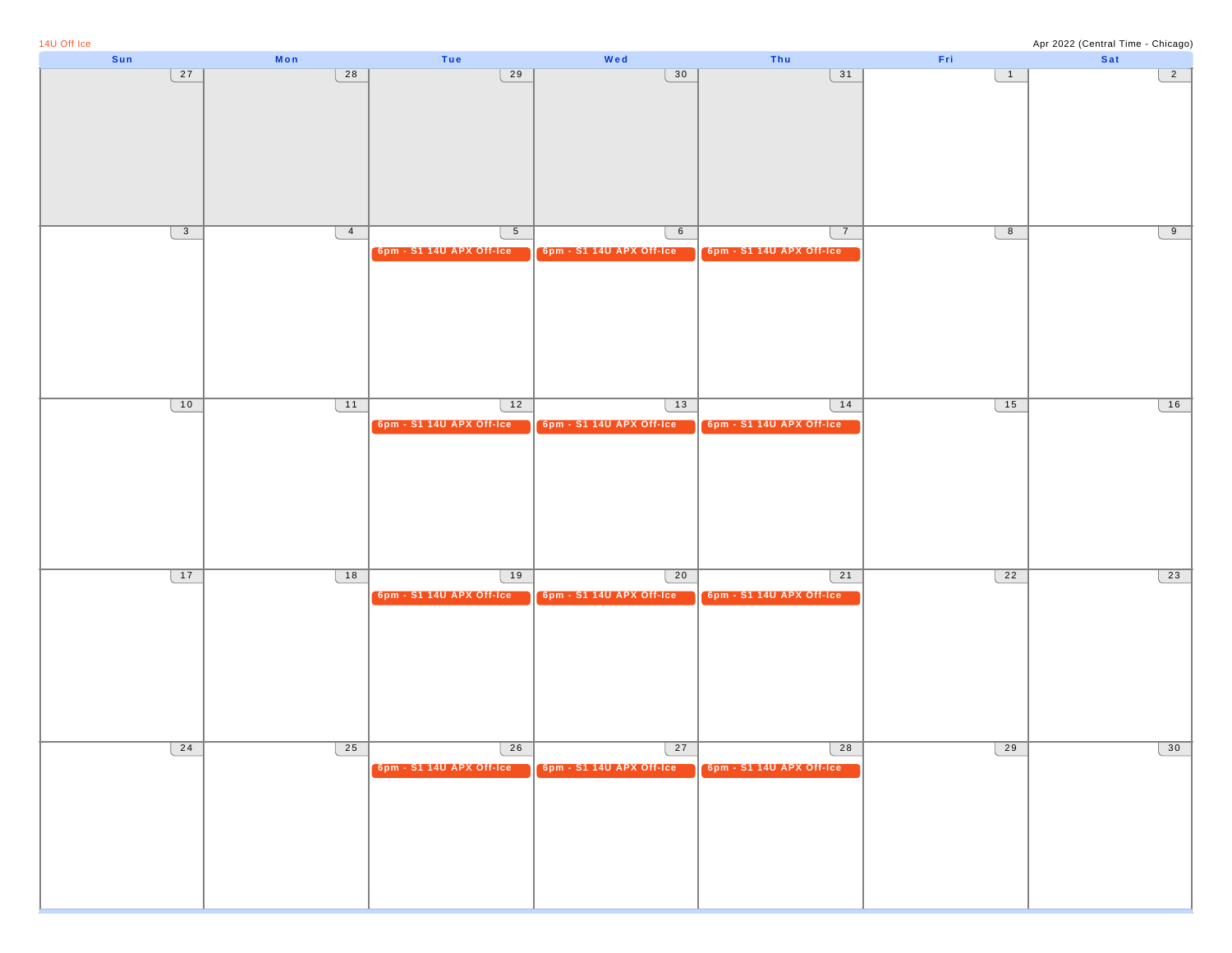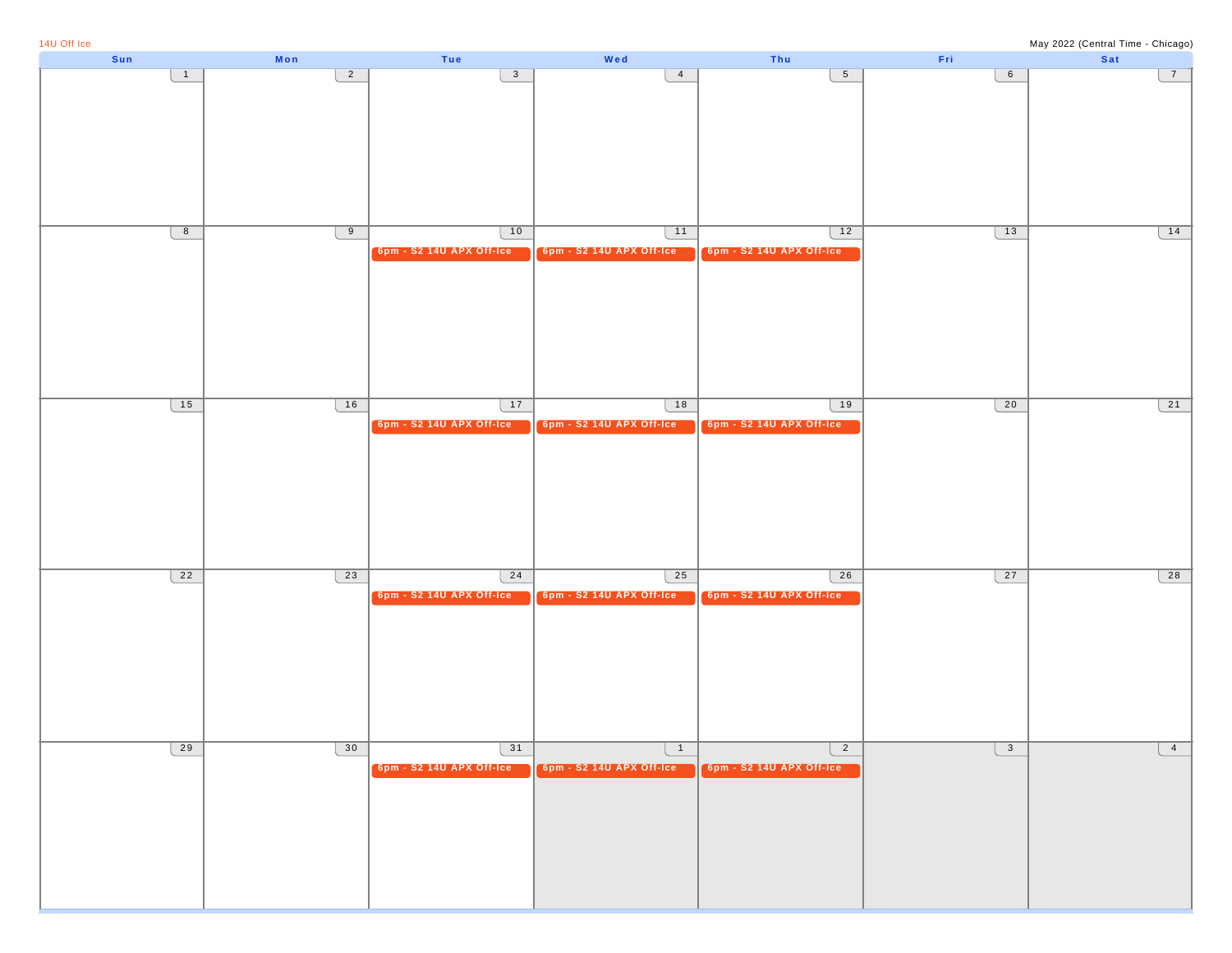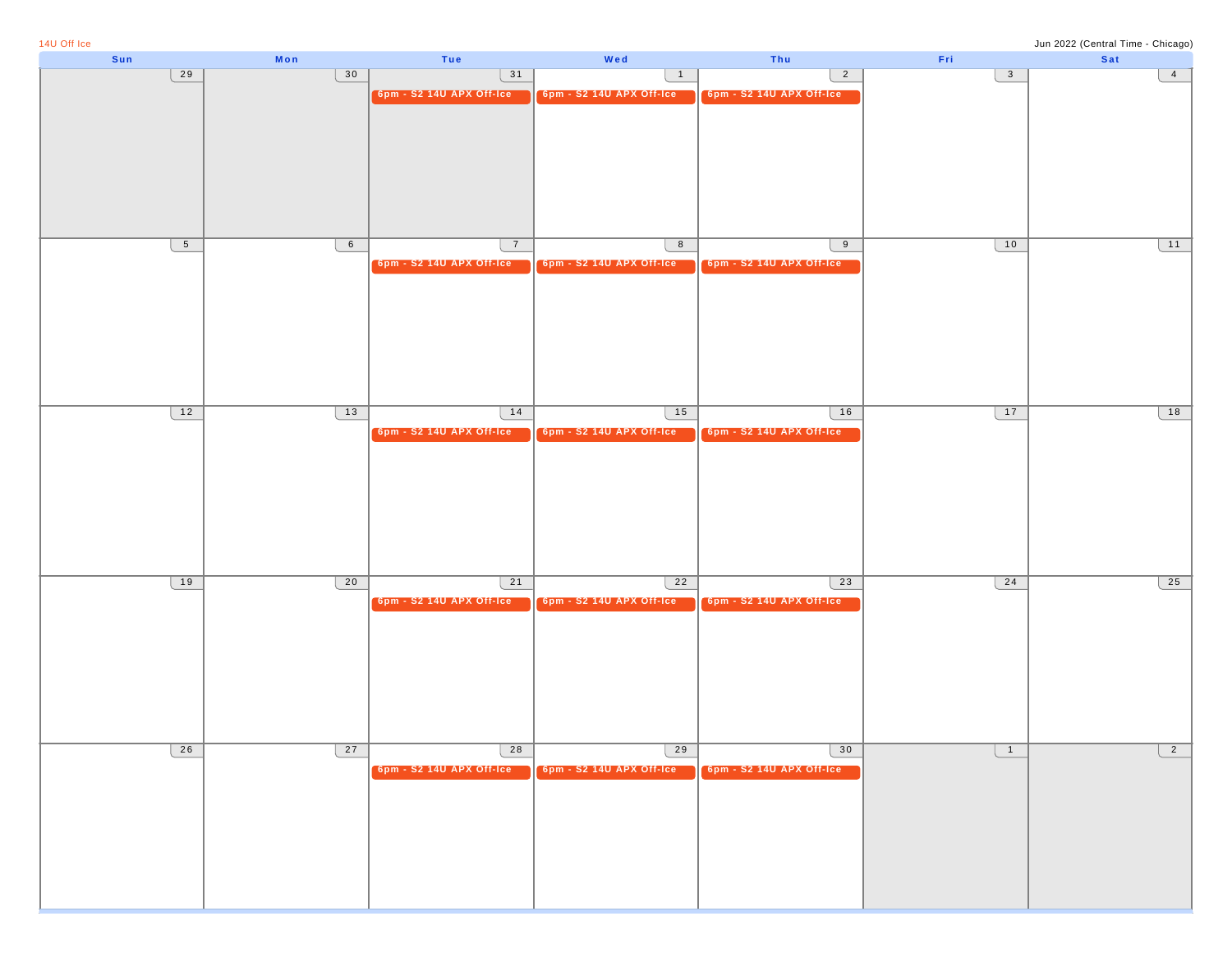| 14U Off Ice  |                |                          |                          |                          |                 | Jul 2022 (Central Time - Chicago) |
|--------------|----------------|--------------------------|--------------------------|--------------------------|-----------------|-----------------------------------|
| Sun          | Mon            | Tue                      | Wed                      | Thu                      | Fri             | Sat                               |
| 26           | 27             | 28                       | 29                       | 30                       | $\overline{1}$  | $\overline{2}$                    |
|              |                | 6pm - S2 14U APX Off-Ice | 6pm - S2 14U APX Off-Ice | 6pm - S2 14U APX Off-Ice |                 |                                   |
|              |                |                          |                          |                          |                 |                                   |
|              |                |                          |                          |                          |                 |                                   |
|              |                |                          |                          |                          |                 |                                   |
|              |                |                          |                          |                          |                 |                                   |
|              |                |                          |                          |                          |                 |                                   |
|              |                |                          |                          |                          |                 |                                   |
|              |                |                          |                          |                          |                 |                                   |
|              |                |                          |                          |                          |                 |                                   |
| $\mathbf{3}$ | $\overline{4}$ | $5\overline{)}$          | $6\overline{6}$          | $\overline{7}$           | 8               | 9                                 |
|              |                |                          |                          |                          |                 |                                   |
|              |                |                          |                          |                          |                 |                                   |
|              |                |                          |                          |                          |                 |                                   |
|              |                |                          |                          |                          |                 |                                   |
|              |                |                          |                          |                          |                 |                                   |
|              |                |                          |                          |                          |                 |                                   |
|              |                |                          |                          |                          |                 |                                   |
|              |                |                          |                          |                          |                 |                                   |
| 10           | 11             | 12                       | 13                       | 14                       | 15              | 16                                |
|              |                | 6pm - S3 14U APX Off-Ice |                          |                          |                 |                                   |
|              |                |                          | 6pm - S3 14U APX Off-Ice | 6pm - S3 14U APX Off-Ice |                 |                                   |
|              |                |                          |                          |                          |                 |                                   |
|              |                |                          |                          |                          |                 |                                   |
|              |                |                          |                          |                          |                 |                                   |
|              |                |                          |                          |                          |                 |                                   |
|              |                |                          |                          |                          |                 |                                   |
|              |                |                          |                          |                          |                 |                                   |
|              |                |                          |                          |                          |                 |                                   |
| 17           | 18             | 19                       | 20                       | 21                       | 22              | 23                                |
|              |                |                          |                          |                          |                 |                                   |
|              |                | 6pm - S3 14U APX Off-Ice | 6pm - S3 14U APX Off-Ice | 6pm - S3 14U APX Off-Ice |                 |                                   |
|              |                |                          |                          |                          |                 |                                   |
|              |                |                          |                          |                          |                 |                                   |
|              |                |                          |                          |                          |                 |                                   |
|              |                |                          |                          |                          |                 |                                   |
|              |                |                          |                          |                          |                 |                                   |
|              |                |                          |                          |                          |                 |                                   |
|              |                |                          |                          |                          |                 |                                   |
| 24           | 25             | 26                       | 27                       | 28                       | 29              | 30                                |
|              |                |                          |                          |                          |                 |                                   |
|              |                | 6pm - S3 14U APX Off-Ice | 6pm - S3 14U APX Off-Ice | 6pm - S3 14U APX Off-Ice |                 |                                   |
|              |                |                          |                          |                          |                 |                                   |
|              |                |                          |                          |                          |                 |                                   |
|              |                |                          |                          |                          |                 |                                   |
|              |                |                          |                          |                          |                 |                                   |
|              |                |                          |                          |                          |                 |                                   |
|              |                |                          |                          |                          |                 |                                   |
|              |                |                          |                          |                          |                 |                                   |
| 31           |                | $\overline{2}$           |                          | $\overline{4}$           | $5\phantom{.0}$ | $6\overline{6}$                   |
|              | $\overline{1}$ |                          | $\overline{\mathbf{3}}$  |                          |                 |                                   |
|              |                | 6pm - S3 14U APX Off-Ice | 6pm - S3 14U APX Off-Ice | 6pm - S3 14U APX Off-Ice |                 |                                   |
|              |                |                          |                          |                          |                 |                                   |
|              |                |                          |                          |                          |                 |                                   |
|              |                |                          |                          |                          |                 |                                   |
|              |                |                          |                          |                          |                 |                                   |
|              |                |                          |                          |                          |                 |                                   |
|              |                |                          |                          |                          |                 |                                   |
|              |                |                          |                          |                          |                 |                                   |
|              |                |                          |                          |                          |                 |                                   |